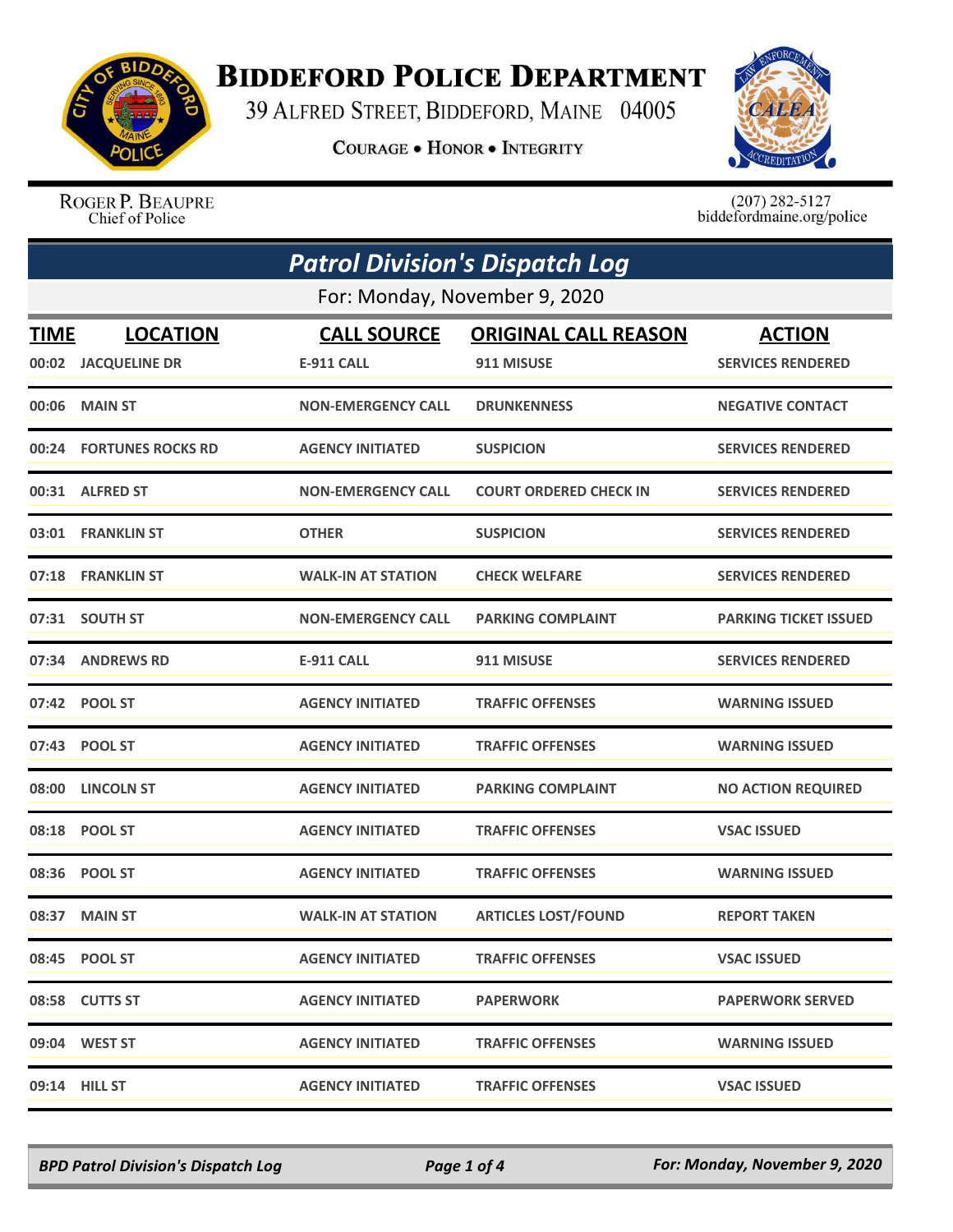| <b>TIME</b> | <b>LOCATION</b>                                                                       | <b>CALL SOURCE</b>        | <b>ORIGINAL CALL REASON</b>                                                                             | <b>ACTION</b>                |  |
|-------------|---------------------------------------------------------------------------------------|---------------------------|---------------------------------------------------------------------------------------------------------|------------------------------|--|
|             | 09:31 HEALTHCARE DR                                                                   | <b>E-911 CALL</b>         | 911 MISUSE                                                                                              | <b>DISPATCH HANDLED</b>      |  |
|             | 09:36 ELM ST + GOOCH ST                                                               | <b>AGENCY INITIATED</b>   | <b>TRAFFIC OFFENSES</b>                                                                                 | <b>VSAC ISSUED</b>           |  |
|             | 09:56 ALFRED ST                                                                       | <b>WALK-IN AT STATION</b> | <b>COURT ORDERED CHECK IN</b>                                                                           | <b>DISPATCH HANDLED</b>      |  |
|             | 10:02 ELM ST                                                                          | <b>AGENCY INITIATED</b>   | <b>TRAFFIC OFFENSES</b>                                                                                 | <b>WARNING ISSUED</b>        |  |
|             | 10:10 ELM ST                                                                          | <b>AGENCY INITIATED</b>   | <b>TRAFFIC OFFENSES</b>                                                                                 | <b>WARNING ISSUED</b>        |  |
|             | 10:11 CUTTS ST                                                                        | <b>NON-EMERGENCY CALL</b> | <b>TRESPASSING</b>                                                                                      | <b>CIVIL COMPLAINT</b>       |  |
|             | 10:19 ELM ST                                                                          | <b>AGENCY INITIATED</b>   | <b>TRAFFIC OFFENSES</b>                                                                                 | <b>WARNING ISSUED</b>        |  |
|             | 10:35 ALFRED ST                                                                       | <b>E-911 CALL</b>         | <b>VEHICLE CRASH - POLICE ONLY</b><br>OFFENDER: LINDA LEE ROBINSON  AGE: 31  RESIDENT OF: BIDDEFORD, ME | <b>SUMMONS ISSUED</b>        |  |
|             | <b>CHARGE: DRIVING TO ENDANGER</b><br>CHARGE: LEAVING SCENE OF MOTOR VEHICLE ACCIDENT |                           |                                                                                                         |                              |  |
|             | 10:41 ALFRED ST                                                                       | <b>AGENCY INITIATED</b>   | <b>TRAFFIC OFFENSES</b>                                                                                 | <b>VSAC ISSUED</b>           |  |
|             | 11:01 SPRUCE ST                                                                       | <b>AGENCY INITIATED</b>   | <b>TRAFFIC OFFENSES</b>                                                                                 | <b>VSAC ISSUED</b>           |  |
|             | 11:28 ALFRED ST                                                                       | <b>NON-EMERGENCY CALL</b> | <b>TRESPASSING</b>                                                                                      | <b>REPORT TAKEN</b>          |  |
|             | 11:33 ELM ST                                                                          | <b>NON-EMERGENCY CALL</b> | <b>CHECK WELFARE</b>                                                                                    | <b>SERVICES RENDERED</b>     |  |
|             | 12:09 POOL ST                                                                         | <b>AGENCY INITIATED</b>   | <b>TRAFFIC OFFENSES</b>                                                                                 | <b>WARNING ISSUED</b>        |  |
|             | <b>12:33 MAIN ST</b>                                                                  | <b>WALK-IN AT STATION</b> | <b>HARASSMENT</b>                                                                                       | <b>SERVICES RENDERED</b>     |  |
|             | 12:44 MAIN ST                                                                         | <b>NON-EMERGENCY CALL</b> | <b>BURGLARY OF A MOTOR VEHICLE</b>                                                                      | <b>SERVICES RENDERED</b>     |  |
|             | 13:08 MAINE TPKE                                                                      | E-911 CALL                | 911 MISUSE                                                                                              | <b>REFERRED OTHER AGENCY</b> |  |
|             | 13:18 ELM ST + LANDRY ST                                                              | <b>AGENCY INITIATED</b>   | <b>TRAFFIC OFFENSES</b>                                                                                 | <b>WARNING ISSUED</b>        |  |
|             | 14:20 BARRA RD                                                                        | E-911 CALL                | 911 MISUSE                                                                                              | <b>DISPATCH HANDLED</b>      |  |
|             | 14:20 MARINER WAY                                                                     | <b>NON-EMERGENCY CALL</b> | <b>HARASSMENT</b>                                                                                       | <b>SERVICES RENDERED</b>     |  |
|             | <b>14:55 MAIN ST</b>                                                                  | <b>AGENCY INITIATED</b>   | <b>ALL OTHER</b>                                                                                        | <b>SERVICES RENDERED</b>     |  |
|             | <b>15:13 PIKE ST</b>                                                                  | <b>WALK-IN AT STATION</b> | <b>DRUG</b>                                                                                             | <b>SERVICES RENDERED</b>     |  |
|             | 15:15 WESTFIELD ST                                                                    | <b>AGENCY INITIATED</b>   | <b>SUSPICION</b>                                                                                        | <b>SERVICES RENDERED</b>     |  |
|             |                                                                                       |                           |                                                                                                         |                              |  |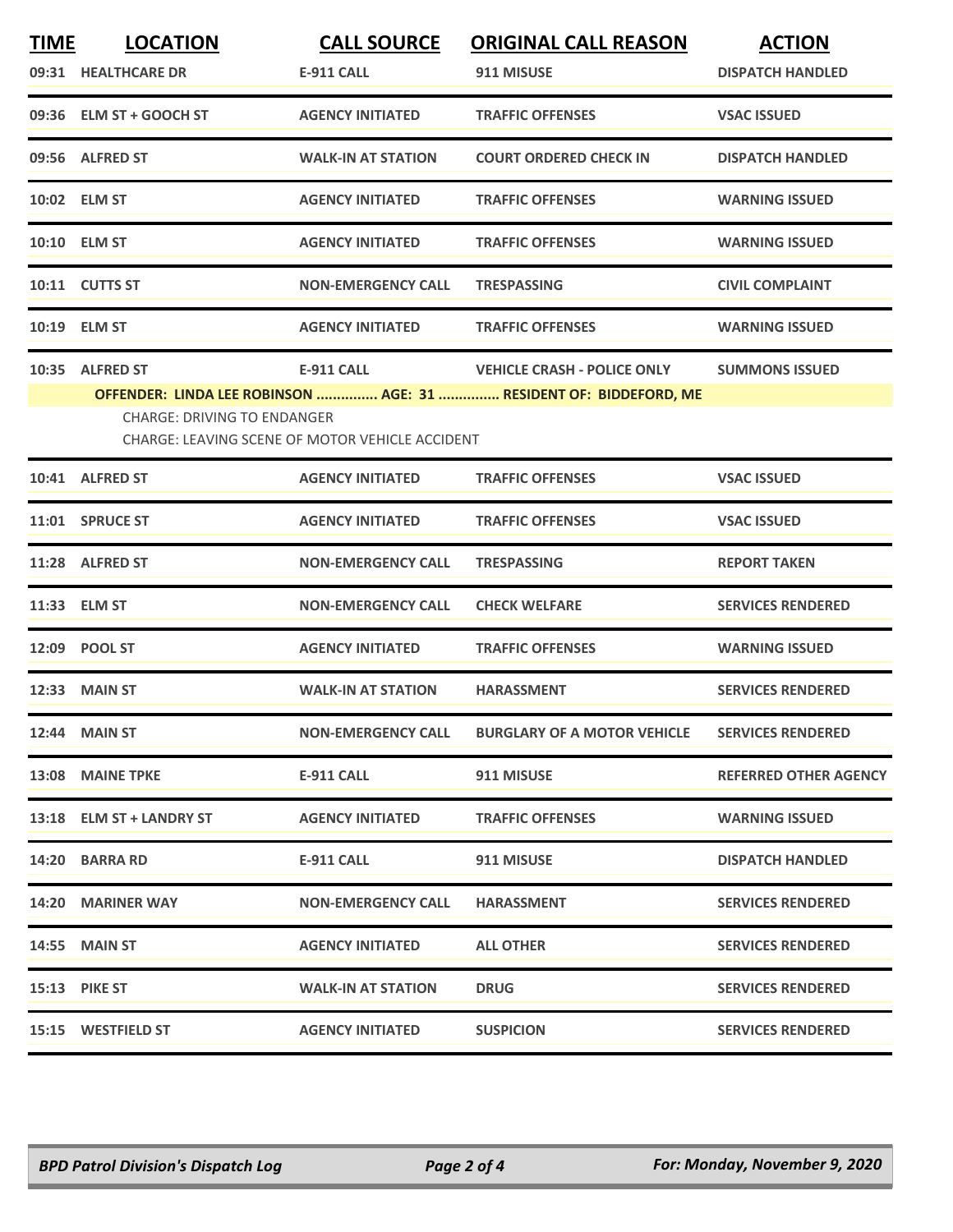**TIME LOCATION CALL SOURCE ORIGINAL CALL REASON ACTION**

**15:25 POOL ST NON-EMERGENCY CALL BOLO ARREST(S) MADE**

## **OFFENDER: LAUREN E BERTRAND ............... AGE: 30 ............... RESIDENT OF: BIDDEFORD, ME**

CHARGE: RECKLESS CONDUCT CHARGE: CRIMINAL MISCHIEF

|       | 16:24 ALFRED ST                    | <b>AGENCY INITIATED</b>   | <b>TRAFFIC OFFENSES</b>                   | <b>VSAC ISSUED</b>           |
|-------|------------------------------------|---------------------------|-------------------------------------------|------------------------------|
| 16:26 | <b>MEDICAL CENTER DR</b>           | <b>E-911 CALL</b>         | 911 MISUSE                                | <b>NO ACTION REQUIRED</b>    |
| 16:48 | <b>MAIN ST</b>                     | <b>NON-EMERGENCY CALL</b> | <b>BURGLARY OF A MOTOR VEHICLE</b>        | <b>REPORT TAKEN</b>          |
| 16:52 | <b>MARINER WAY</b>                 | <b>NON-EMERGENCY CALL</b> | <b>SHOPLIFTING</b>                        | <b>REPORT TAKEN</b>          |
|       | 16:57 SOUTH ST                     | <b>AGENCY INITIATED</b>   | <b>TRAFFIC OFFENSES</b>                   | <b>WARNING ISSUED</b>        |
|       | 17:00 SOUTH ST + HIGHLAND ST       | <b>AGENCY INITIATED</b>   | <b>TRAFFIC OFFENSES</b>                   | <b>WARNING ISSUED</b>        |
| 17:08 | <b>SOUTH ST</b>                    | <b>AGENCY INITIATED</b>   | <b>TRAFFIC OFFENSES</b>                   | <b>WARNING ISSUED</b>        |
| 17:15 | <b>MAPLEWOOD AVE</b>               | <b>WALK-IN AT STATION</b> | <b>MISSING PERSON</b>                     | <b>NO ACTION REQUIRED</b>    |
|       | 17:22 WESTLAND AVE                 | E-911 CALL                | <b>MEDICAL W/ ASSIST</b>                  | <b>TRANSPORT TO HOSPITAL</b> |
| 17:26 | <b>SOUTH ST + PRINCE PHILIP DR</b> | <b>AGENCY INITIATED</b>   | <b>TRAFFIC OFFENSES</b>                   | <b>VSAC ISSUED</b>           |
| 17:37 | <b>KING ST</b>                     | <b>NON-EMERGENCY CALL</b> | <b>SUSPICION</b>                          | <b>SERVICES RENDERED</b>     |
| 17:39 | <b>ALFRED ST</b>                   | <b>AGENCY INITIATED</b>   | <b>TRAFFIC OFFENSES</b>                   | <b>WARNING ISSUED</b>        |
| 17:41 | <b>GRANITE ST</b>                  | <b>WALK-IN AT STATION</b> | <b>ARTICLES LOST/FOUND</b>                | <b>REPORT TAKEN</b>          |
| 19:38 | <b>ALFRED ST</b>                   | <b>E-911 CALL</b>         | 911 MISUSE                                | <b>NO ACTION REQUIRED</b>    |
| 19:47 | <b>MAIN ST</b>                     | <b>NON-EMERGENCY CALL</b> | <b>ARTICLES LOST/FOUND</b>                | <b>DISPATCH HANDLED</b>      |
|       | 19:58 CLEAVES ST                   | <b>E-911 CALL</b>         | 911 MISUSE                                | <b>SERVICES RENDERED</b>     |
|       | 20:05 PIERSONS LN                  | <b>NON-EMERGENCY CALL</b> | <b>CHECK WELFARE</b>                      | <b>REPORT TAKEN</b>          |
|       | 20:18 MT VERNON ST                 | <b>E-911 CALL</b>         | <b>DISTURBANCE / NOISE</b>                | <b>SERVICES RENDERED</b>     |
|       | 20:26 ALFRED ST                    | <b>NON-EMERGENCY CALL</b> | <b>COURT ORDERED CHECK IN</b>             | <b>SERVICES RENDERED</b>     |
|       | 21:02 ALFRED ST                    | <b>NON-EMERGENCY CALL</b> | <b>SUSPICION</b>                          | <b>SERVICES RENDERED</b>     |
| 21:15 | <b>ELM ST</b>                      | <b>E-911 CALL</b>         | <b>MENTAL ILLNESS CASES</b>               | <b>SERVICES RENDERED</b>     |
|       | 21:16 SOUTH ST                     | <b>NON-EMERGENCY CALL</b> | ATTEMPTED/THREATENED SUICIDE REPORT TAKEN |                              |